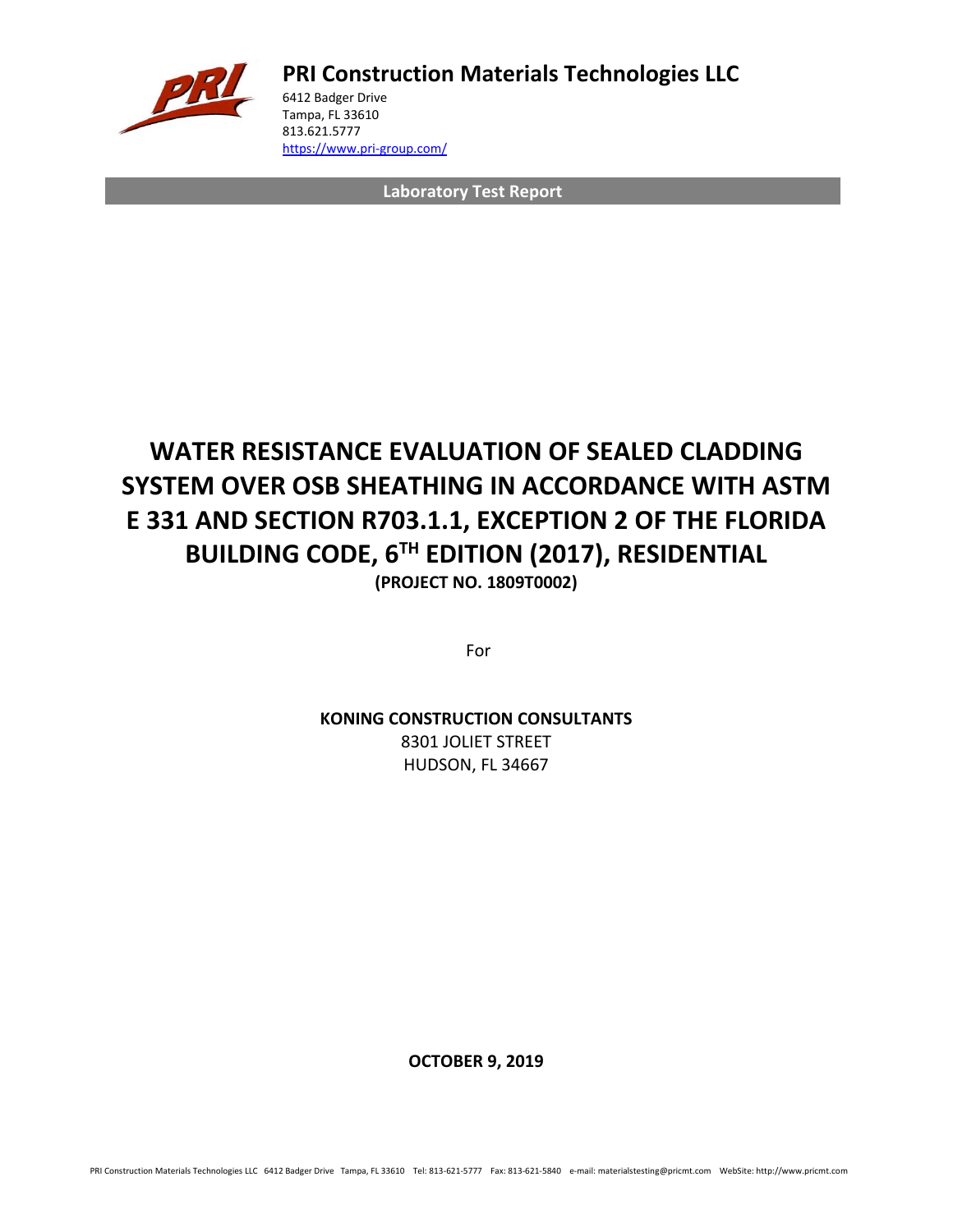Koning Construction Consultants ASTM E 331 for SEALED CLADDING SYSTEM over OSB Page 2 of 8

| Purpose:             | Evaluate the exterior finish assembly described herein for water resistance in<br>accordance with Section R703.1.1, Exception 2 of the Florida Building Code, 6th Edition<br>(2017), Residential and ASTM E 331: Standard Test Method for Water Penetration of<br>Exterior Windows, Skylights, Doors, and Curtain Walls by Uniform Static Air Pressure<br>Difference. In addition, this testing conforms with Section 1403.2, Exception 2 of the<br>Florida Building Code, 6 <sup>th</sup> Edition (2017), Building, and the 2012 and 2015 International<br>Building Code (IBC). |                                                                                                                                                                                                   |  |  |
|----------------------|----------------------------------------------------------------------------------------------------------------------------------------------------------------------------------------------------------------------------------------------------------------------------------------------------------------------------------------------------------------------------------------------------------------------------------------------------------------------------------------------------------------------------------------------------------------------------------|---------------------------------------------------------------------------------------------------------------------------------------------------------------------------------------------------|--|--|
| <b>Test Methods:</b> | Testing was conducted in accordance with ASTM E 331-09(2009): Standard Test Method<br>for Water Penetration of Exterior Windows, Skylights, Doors, and Curtain Walls by<br>Uniform Static Air Pressure Difference. Testing was modified in accordance with Section<br>R703.1.1 as follows:                                                                                                                                                                                                                                                                                       |                                                                                                                                                                                                   |  |  |
|                      | The tested assembly was tested in a 4 feet by 8 feet exterior wall format<br>containing at least one opening, one control joint, one wall/eave interface and<br>one wall sill. The wall assembly was tested at a minimal differential pressure of<br>6.24 pounds per square foot (299 Pa) for a minimum 2 hours.                                                                                                                                                                                                                                                                 |                                                                                                                                                                                                   |  |  |
|                      | The "passing" criteria for this test is that the exterior wall envelope design shall<br>be considered to resist wind-driven rain where the results of testing indicate<br>that the water did not penetrate control joints in the exterior wall envelope,<br>joints at the perimeter of openings penetrations or intersections with dissimilar<br>materials.                                                                                                                                                                                                                      |                                                                                                                                                                                                   |  |  |
| Sampling:            | All products applied to the assembly were provided by Koning Construction Consultants.<br>Below is an itemized list of products that are used in the Sealed Cladding System.                                                                                                                                                                                                                                                                                                                                                                                                     |                                                                                                                                                                                                   |  |  |
|                      | <b>Product Identification</b><br>TYPAR <sup>®</sup> BuildingWrap<br>TYPAR® Construction Tape<br>TYPAR® All-Temperature Flashing<br>StructaLath No. 17 SFRC Twin Trac 2.5<br>DRYLOK® Extreme Masonry Waterproofer<br>Vinyl Corp E-Flange Casing Beads<br>MasterSeal NP150<br>Florida Super Stucco<br>Loxon <sup>®</sup> 1K One Component Smooth Polyurethane<br>Sealant                                                                                                                                                                                                           | Manufacturer<br>Fiberweb, Inc.<br>Fiberweb, Inc.<br>Fiberweb, Inc.<br>Structa Wire Corp.<br>United Gilsonite Laboratories<br>ClarkDietrich<br><b>BASF</b><br>Argos Cement LLC<br>Sherwin-Williams |  |  |
| Specimen:            | Framing: A 4-ft x 8-ft mock-up was constructed from No.2 2x6 dimensional lumber with<br>studs located 16-inch o.c. and sheathed with CAT 7/16 PS 2-10 OSB sheathing attached<br>6" o.c. with #8 x 2" bugle head wood screws. The OSB was installed with a single<br>horizontal and single vertical joint.                                                                                                                                                                                                                                                                        |                                                                                                                                                                                                   |  |  |
|                      | Building Wrap: TYPAR® BuildingWrap was installed with a T-Joint, having a minimum 6"<br>overlap. All joints were taped with 1-7/8" wide TYPAR® Construction Tape. The building<br>wrap was tacked in place with 3/8" crown x 1/4" leg staple placed randomly to hold in                                                                                                                                                                                                                                                                                                          |                                                                                                                                                                                                   |  |  |
| 1809T0002B.1         |                                                                                                                                                                                                                                                                                                                                                                                                                                                                                                                                                                                  |                                                                                                                                                                                                   |  |  |

The test results, opinions, or interpretations are based on the material supplied by the client. This report is for the exclusive use of stated client. No reproduction or facsimile in any form can be made without the client's permission. This report shall not be reproduced except in full without the written approval of this laboratory. PRI Construction Materials Technologies LLC assumes no responsibility nor makes a performance or warranty statement for this material or products and processes containing this material in connection with this report.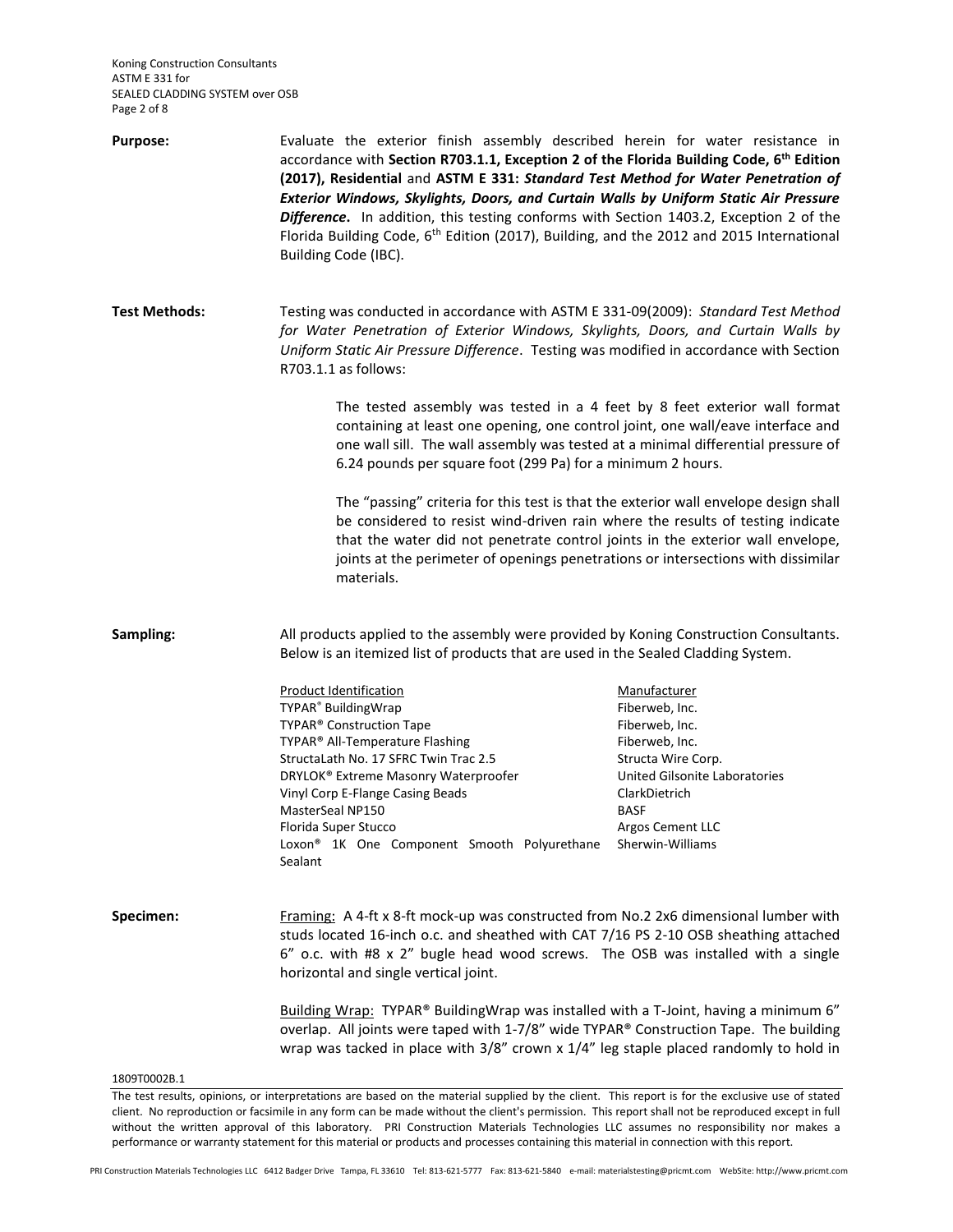place.

Stucco Finish: Vinyl Corp 3/4" E-Flange Casing Beads was attached along the perimeter of the water with #8 x 1" lath screws spaced 24" o.c. The casing was sealed on the exterior to the wall with MasterSeal NP150. StructaLath No. 17 SFRC Twin Trac 2.5 was installed with #8 x 1" truss-head, K-lath screws spaced maximum 16" o.c. along the horizontal dimension on the twin track. The attachment rows were spaced vertically a maximum 6" o.c. and offset 8" o.c. from the preceding row. The stucco finish was prepared by mixing Florida Super Stucco and sand at a 1:4 ratio and applied in two (2) 3/8" coats for a total thickness of 3/4". The final coat was densified with a green wet float. The walls were coated with DRYLOK® Extreme Masonry Waterproofer at a rate of 100 ft<sup>2</sup>/gal applied in two coats (13-21 wet mils per coat).

Penetrations: Four penetrations were installed in the wall assembly: (2) 4" square boxes, (1) 4" octagon-shaped box, and (1) 2" diameter PVC pipe. The TYPAR® BuildingWrap was cut at the penetrations in the sheathing and folded in the around the penetration. TYPAR® All-Temperature Flashing was applied to the penetration and the building wrap. After the stucco was applied and cured, DRYLOK® Extreme Masonry Waterproofer was applied around the perimeter of each penetration and allowed to cure. Sherwin-Williams Loxon® 1K One Component Smooth Polyurethane Sealant was then applied to the perimeter of the penetrations prior to coating the walls with DRYLOK® Extreme Masonry Waterproofer.

Opening: Prior to installing the building wrap, TYPAR® All-Temperature Flashing was applied to the OSB sheathing over the head of the opening. The TYPAR® BuildingWrap was cut and folded inside the opening and connected to the back of the stud. TYPAR® All-Temperature Flashing was applied to the of the inside of opening over the TYPAR® BuildingWrap. At each corner, a 4" x 12" piece of TYPAR® All-Temperature Flashing was placed at 45° angle extending 6" onto the face of the wall. After the stucco was applied and cured, DRYLOK® Extreme Masonry Waterproofer was applied around the perimeter of opening and allowed to cure. Sherwin-Williams Loxon® 1K One Component Smooth Polyurethane Sealant was then applied to the perimeter of the opening prior to coating the walls with DRYLOK® Extreme Masonry Waterproofer.

Eave and Sill: The eave and sill were simulated with an additional 2x header and sole plate. The interface was bridged by extending the building wrap and stucco finish over the interface.

### 1809T0002B.1

The test results, opinions, or interpretations are based on the material supplied by the client. This report is for the exclusive use of stated client. No reproduction or facsimile in any form can be made without the client's permission. This report shall not be reproduced except in full without the written approval of this laboratory. PRI Construction Materials Technologies LLC assumes no responsibility nor makes a performance or warranty statement for this material or products and processes containing this material in connection with this report.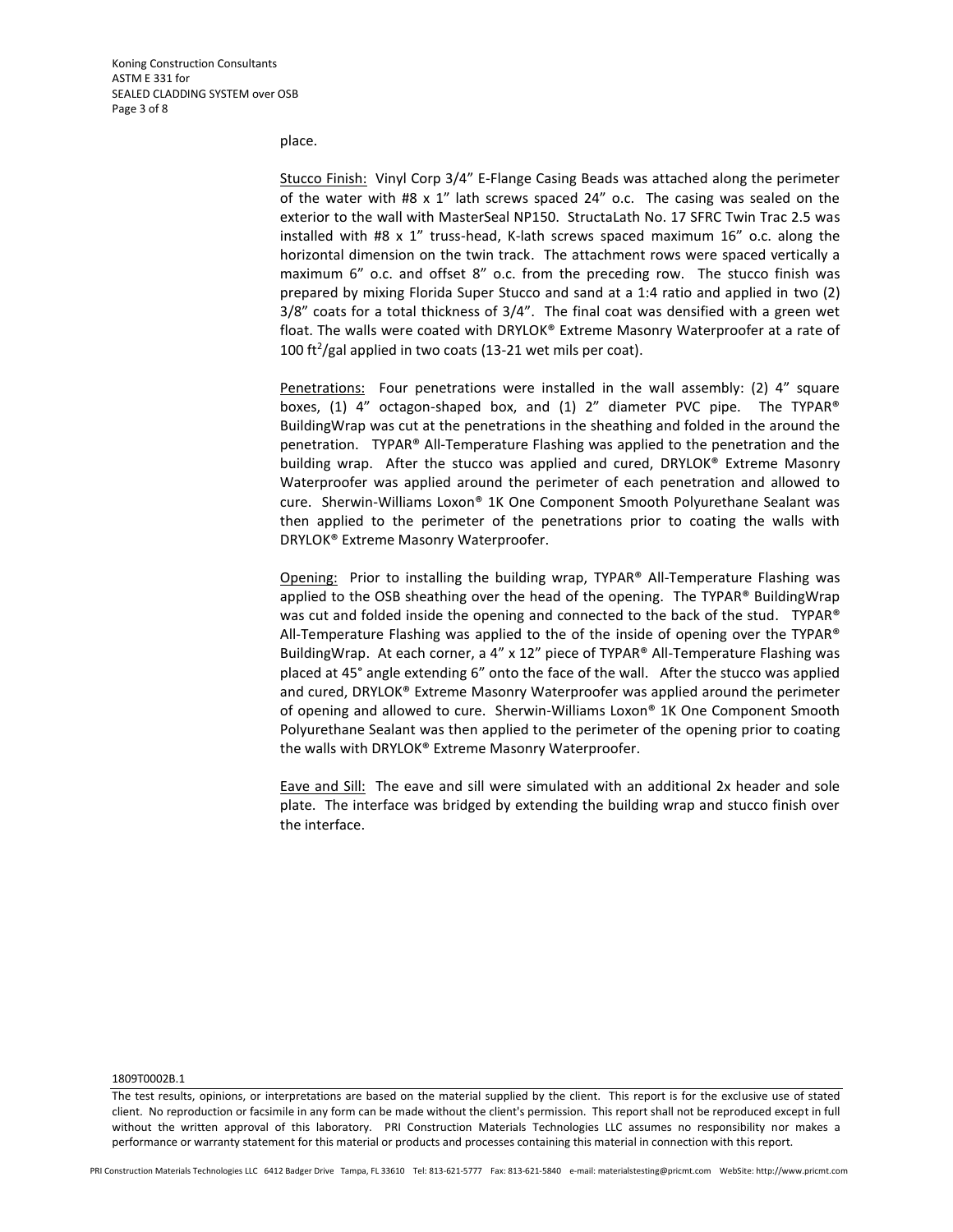**Results:** The specimen was tested September 18, 2019. Results of testing are shown below.

### **Table 1. Results for ASTM E 331 (Modified per Section R703.1.1, Exception 2)**

| <b>Property</b>                                                                                                                                           | <b>Test Method</b> | <b>Result</b> | Requirement                                                                                                                                                                 |  |  |
|-----------------------------------------------------------------------------------------------------------------------------------------------------------|--------------------|---------------|-----------------------------------------------------------------------------------------------------------------------------------------------------------------------------|--|--|
| <b>IBC 2015: Section 1403.2</b>                                                                                                                           |                    |               |                                                                                                                                                                             |  |  |
| Water-penetration of Wall Assembly [Pass/Fail]<br>4' x 8' wall assembly;<br>$\Delta P = 6.24$ psf for 2h;<br>3.4 L/m <sup>2</sup> $\cdot$ min water spray | <b>ASTM E 331</b>  | Pass          | Water did not penetrate control joints in the<br>exterior wall envelope, joints at the perimeter of<br>openings penetrations or intersections with<br>dissimilar materials. |  |  |

Note(s): None

### **Statement of Attestation:**

The performance evaluation of the Sealed Cladding System was conducted in accordance with ASTM E 330- 02(2010): *Standard Test Method for Structural Performance of Exterior Windows, Doors, Skylights and Curtain Walls by Uniform Static Air Pressure Difference* as described herein.The laboratory test results presented in this report are representative of the material supplied.

 **Signed: Zachary Priest, P.E. Director**

### **Report Issue History:**

| <b>Issue #</b> | Date       | <b>Pages</b> | <b>Revision Description (if applicable)</b> |
|----------------|------------|--------------|---------------------------------------------|
| Original       | 10/09/2019 |              | ΝA                                          |
| Rev 1          | 10/28/2019 |              | Editorially revised                         |

**APPENDIX FOLLOWS**

### 1809T0002B.1

The test results, opinions, or interpretations are based on the material supplied by the client. This report is for the exclusive use of stated client. No reproduction or facsimile in any form can be made without the client's permission. This report shall not be reproduced except in full without the written approval of this laboratory. PRI Construction Materials Technologies LLC assumes no responsibility nor makes a performance or warranty statement for this material or products and processes containing this material in connection with this report.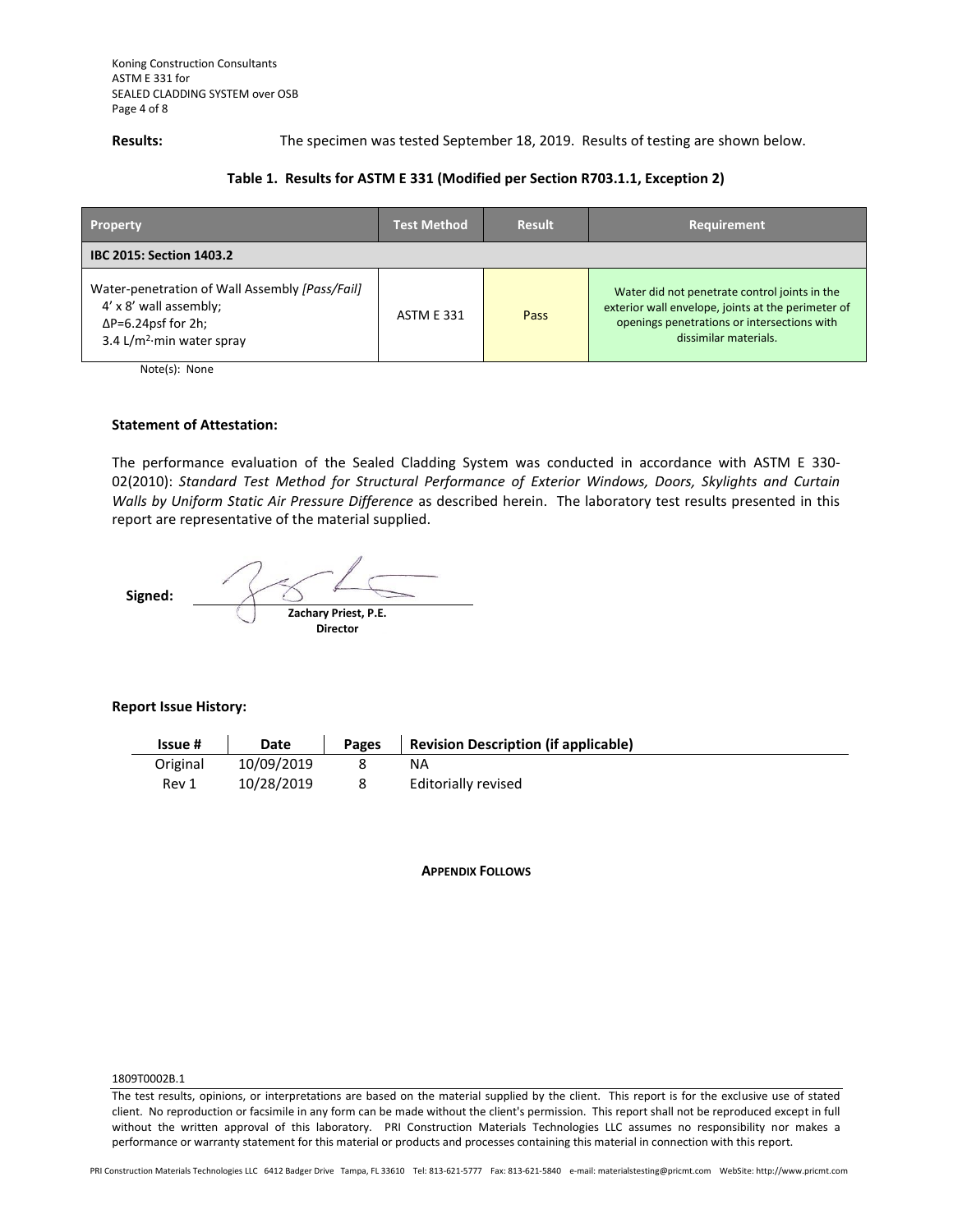### Specimen #1 Construction Photos



### 1809T0002B.1

The test results, opinions, or interpretations are based on the material supplied by the client. This report is for the exclusive use of stated client. No reproduction or facsimile in any form can be made without the client's permission. This report shall not be reproduced except in full without the written approval of this laboratory. PRI Construction Materials Technologies LLC assumes no responsibility nor makes a performance or warranty statement for this material or products and processes containing this material in connection with this report.

PRI Construction Materials Technologies LLC 6412 Badger Drive Tampa, FL 33610 Tel: 813-621-5777 Fax: 813-621-5840 e-mail: materialstesting@pricmt.com WebSite: http://www.pricmt.com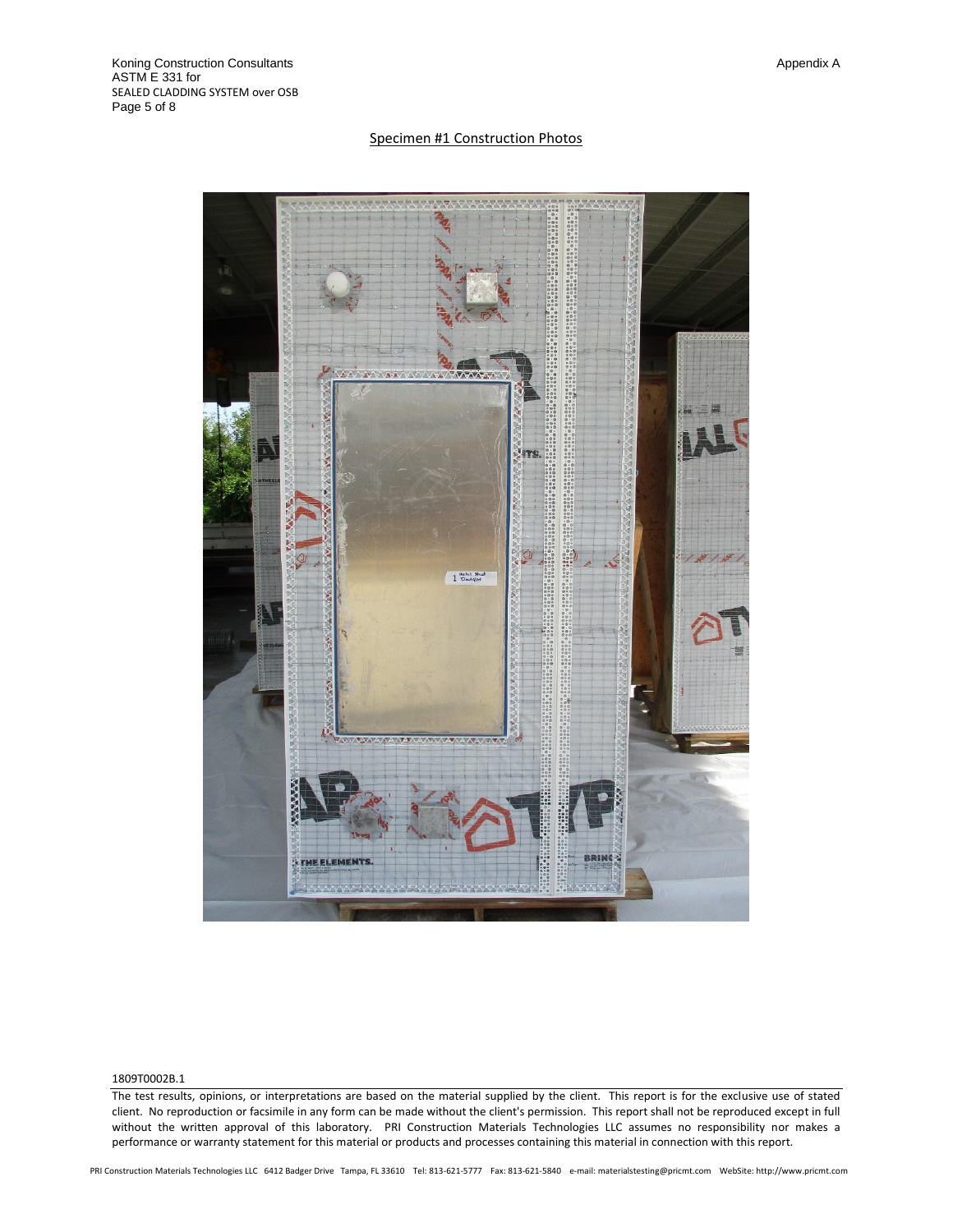

### 1809T0002B.1

The test results, opinions, or interpretations are based on the material supplied by the client. This report is for the exclusive use of stated client. No reproduction or facsimile in any form can be made without the client's permission. This report shall not be reproduced except in full without the written approval of this laboratory. PRI Construction Materials Technologies LLC assumes no responsibility nor makes a performance or warranty statement for this material or products and processes containing this material in connection with this report.

PRI Construction Materials Technologies LLC 6412 Badger Drive Tampa, FL 33610 Tel: 813-621-5777 Fax: 813-621-5840 e-mail: materialstesting@pricmt.com WebSite: http://www.pricmt.com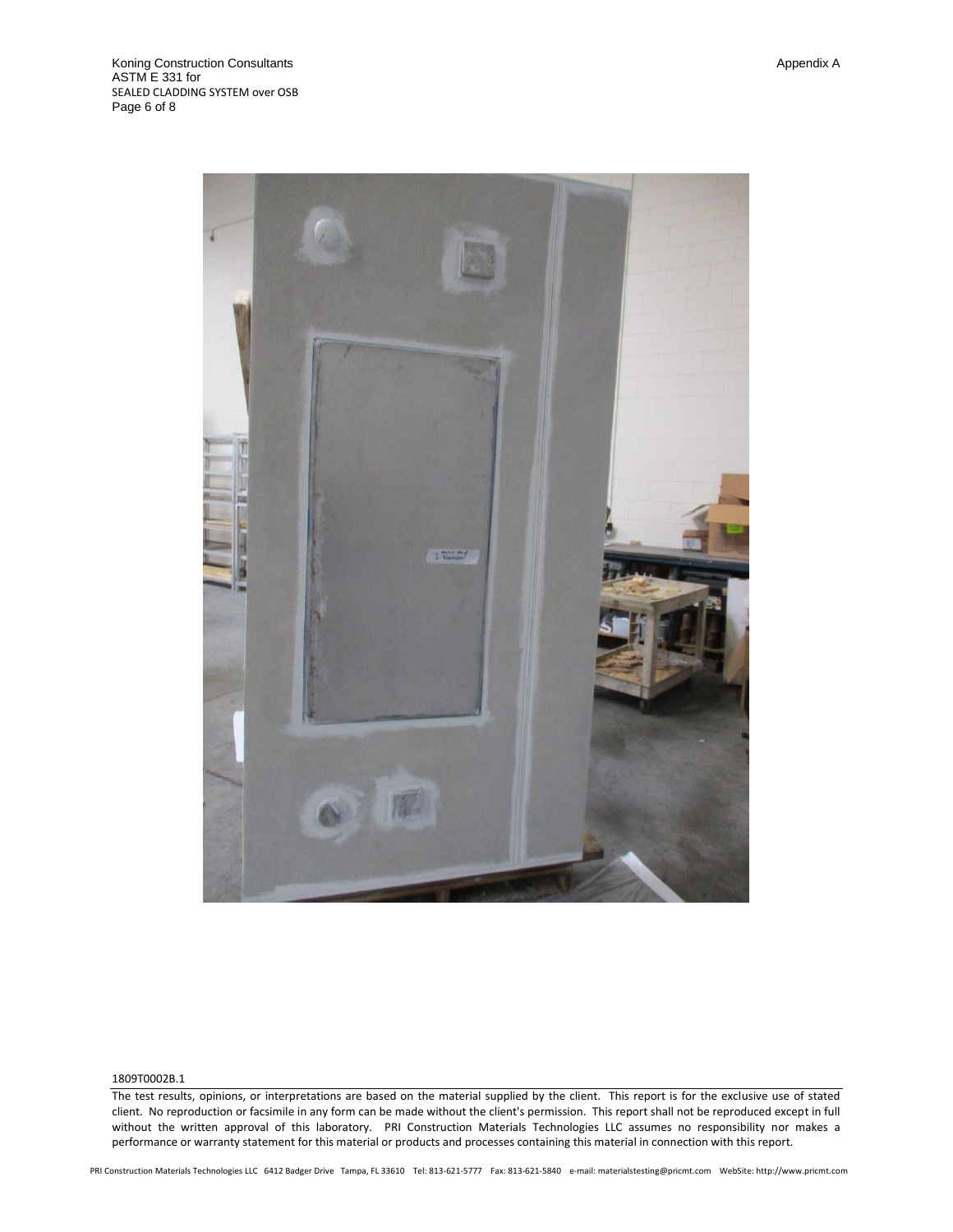# SSTRUCTA WIRE CORP **STRUCTALATH TWIN TRAC**

**SPECIFICATION SHEET** 

### IAPMO UES 2017 US Patent # 6,305,424, B1 7,287,356, B2



Structalath Twin is a self furring welded wire lath for use as an alternative to the 2.5 lb/yd<sup>2</sup> diamond mesh metal lath as specified in ASTM C 847 and for use as an alternative to the 1.14 lb/yd<sup>2</sup> welded wire lath specified in ASTM C 933. Structalath Twin Trac is similar to Structalath No. 17 ga. with an addition of eight secondary cold-rolled longitudinal wires. Excellent for commercial construction, Twin Trac has been designed to simplify the attachment of wire lath to wood and steel studs.

### **FEATURES**

- . Designed to simplify attachment for both steel and wood stud construction
- . 17 ga. galvanized steel wire is precision welded to form 1 1/2" x 1 1/2" openings
- · Eight additional secondary cold rolled longitudinal wires form a twin trac that simplifies attachment
- . The 3/16" Twin Trac spacing allows the easy penetration of screws, nails, and a wide base for automatic staples
- . Rolls are 38 3/8" wide by 150 ft. long (50 square yards)
- Weight of roll is 1.14 lb/yd2
- · Design promotes uniform plaster thickness
- · Provides superior reinforcement and crack resistance
- . Each and every cross wire is securely furred
- . Hat channel furr provides for superior stucco embedment
- · Longitudinal wires are cold rolled (flattened) to eliminate curvature memory
- · Cold rolled (CR) process Increases tensile and breaking load of wire
- . Rolls out flat and stays flat
- . Easy to fold around corners with clean bending lines

### **DETAILS**

- A. Width of furring leg 3/8"
- B. Furring height 1/4" to the underside of the cross wire
- C. Furring rows every 3" on centre
- D. Every cross wire is furred
- E. Tabs are aligned with edge wire and extend 1/4" beyond edge wires
- F. Overall width is 38 3/8". Designed for full coverage of 9' - 3" wall heights including code required overlaps
- G. Twin Trac for ease of attachment

### **PACKAGING**

- · 32 rolls per pallet
- . Each rolls is banded with poly strapping Indicating manufacturer and IAPMO **UES 2017**
- · English/Spanish Installation Instructions available

### **GREEN ATTRIBUTES**

- · Made from 80% recycled steel recycling conserves natural and energy resources
- · Conservation of steel without reducing strength
- . Less metal with no loss of performance
- . Compact packaging means further reduction in total carbon footprint

### **ALSO AVAILABLE:**

· Twin Trac - Stainless Steel T- 304/ANSI **Special Order Only** 

Fully conforms to the requirements for stucco reinforcing as defined in UBC, IBC and IRC building codes

STRUCTA WIRE CORP. 1395 NORTH GRANDVIEW HWY, VANCOUVER, BC V5N 1N2 T 604-254-9868 E INFOOSTRUCTAWIRE.COM

### 1809T0002B.1

The test results, opinions, or interpretations are based on the material supplied by the client. This report is for the exclusive use of stated client. No reproduction or facsimile in any form can be made without the client's permission. This report shall not be reproduced except in full without the written approval of this laboratory. PRI Construction Materials Technologies LLC assumes no responsibility nor makes a performance or warranty statement for this material or products and processes containing this material in connection with this report.